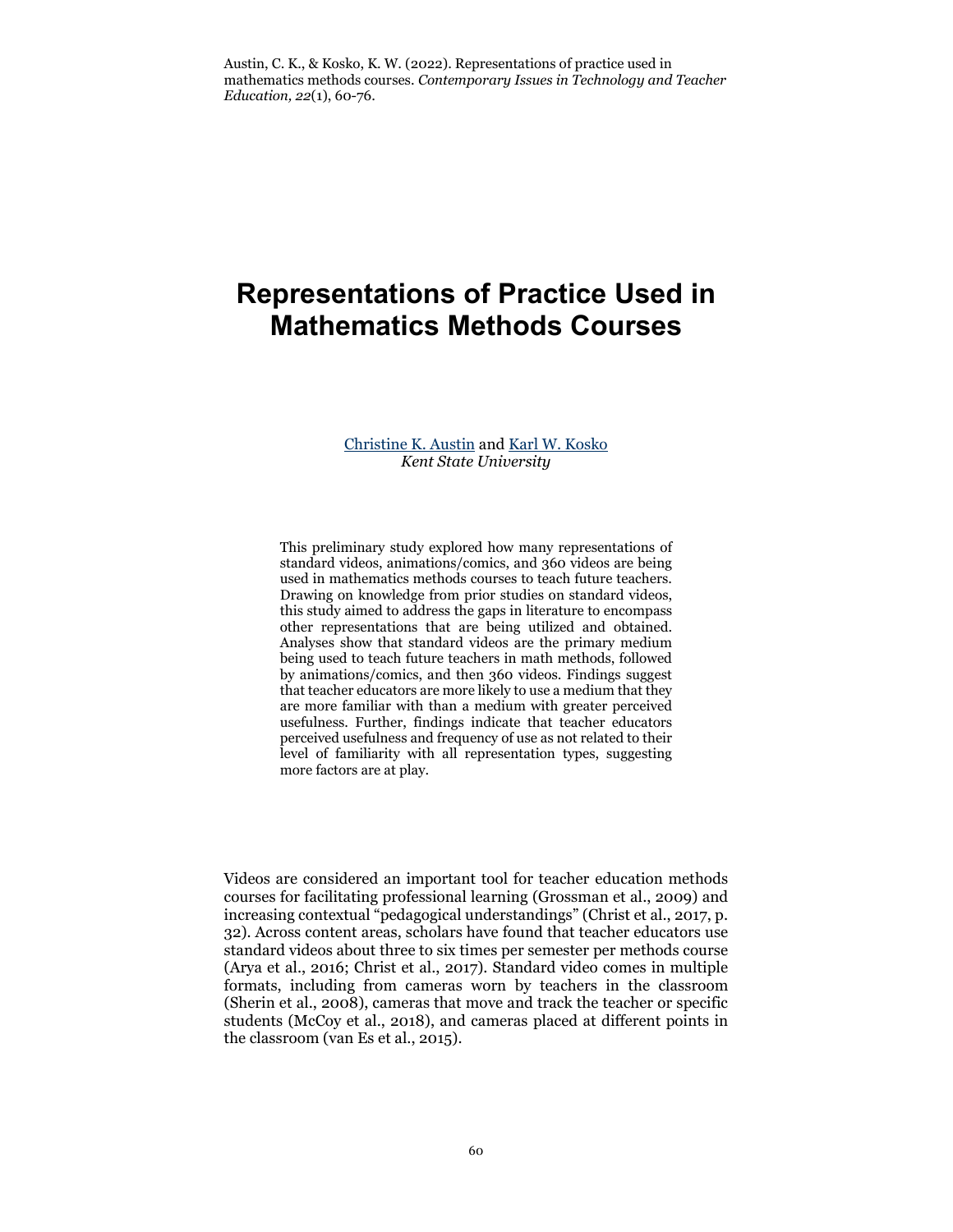Use of standard video in these and similar contexts has been found to be useful (Gaudin & Chaliès, 2015; Grossman et al., 2009). However, standard videos are not the only visual medium used to represent pedagogical practice.

In addition to standard videos, teacher educators have incorporated comic-based representations and animations (Herbst et al., 2011; Moreno & Ortegano-Layne, 2008) and, more recently, 360 videos. 360 video is a form of virtual reality (VR) in which special cameras record omnidirectionally. This capability allows teachers watching the video to look in any direction, and 360 video has been found to have specific advantages to capturing a more immersive representation of classroom environments than standard video (Roche & Gal-Petitfaux, 2017; Zolfaghari et al., 2020).

Since prior surveys of teacher educators have focused exclusively on standard videos, a gap in knowledge exists regarding the prevalence of representations of practice. Further, the sample of these prior surveys are limited for specific content foci; particularly regarding mathematics education (less than 1% of total sample: Arya et al., 2016; Christ et al., 2017). We considered both limitations significant, given the pioneering work by many mathematics teacher educators in studying and incorporating a wide range of media to represent pedagogical practice: comic-based representations (Herbst et al., 2011), wearable cameras (Sherin et al., 2008), 360 video (Buchbinder et al., 2021; Ferdig & Kosko, 2020; Weston & Amador, 2021; Zolfaghari et al., 2020), and so forth. Given this history of novel media use within mathematics teacher education research, we sought to understand how prevalent such media were amongst mathematics teacher educators who taught future teachers.

## **Literature Review**

Varying mediums are used and explored based on teacher education educators' preferences within their methods courses. These tools lend a hand in allowing preservice teachers (PSTs) to observe effective classroom practices (Amador et al., 2016; Berliner et al., 1988), techniques (Grossman et al., 2009), and specific topics related to course discussions (van Es & Sherin, 2002). Following Grossman et al. (2009), these tools for preparing novice teachers (i.e., PSTs) are referred to as *representations of practice,* which include, but are not limited to, incorporating videos and student work.

Representations of practice facilitate PSTs' professional education by engaging them in professional noticing to attend, interpret, and respond to pedagogical events in the classroom (Amador et al., 2016; Berliner et al., 1988; van Es & Sherin, 2002). Use of representations of practice can be extended through decompositions and approximations of practice. A *decomposition of practice* allows PSTs to break down (or decompose) elements of a representation to focus on specific components or concepts (Grossman et al., 2009). Decompositions of practice include variations of video coding (Brunvard & Fishman, 2007), discussion of particular moments (Herbst & Milewski, 2018; van Es & Sherin, 2002), and other means of examining more fine-grained details.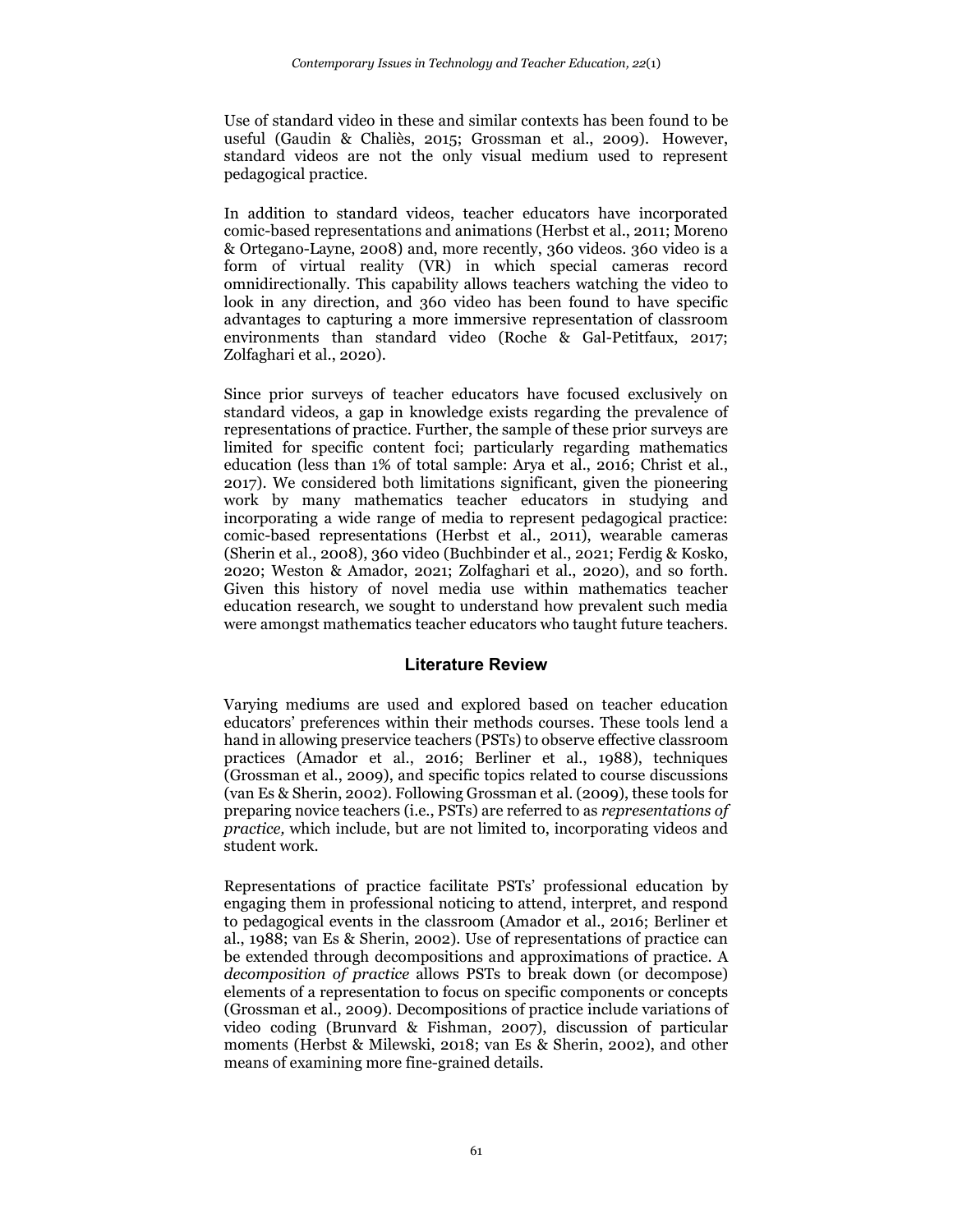An *approximation of practice,* as described by Grossman et al. (2009), involves an educator providing opportunities to practice and enact their professional learning. Such enactments can be portrayed through the creation of a lesson via videos or animation/comics (Herbst & Milewski, 2018), lesson rehearsals (Grossman, 2009), and so forth.

In the study described here, we focused particularly on representations of practice, as they are often used as a starting point for both decomposition and approximation of practice (e.g., Brunvard & Fishman, 2007; Grossman et al., 2009; van Es & Sherin, 2002). We focused on three media-based mediums as representations of practice (standard videos, animations/comics, and 360 videos), as they have been found to be highly beneficial in mathematics methods course for varying reasons. These media often incorporate multiple forms of sensory information (visual, auditory), thus distinguishing them from other representations of practice (i.e., written vignettes, lesson plans, and examples of student work). In the next few paragraphs, we summarize literature on how these mediums have been used by scholars, with a particular focus on their recommendations for teacher educators.

Research on the use of standard videos in teacher education has delved into the multiple benefits and varying applications. To begin, scholars suggest that incorporating the use of a standard video with PSTs allows for self-reflection of a students' own instructional practice to improve on their teaching style (Arya & Christ, 2013; Gaudin & Chaliès, 2015; Sherin et al., 2008). Similarly, standard videos can be used so PSTs can to watch their peers or other instructors' lessons, providing insight on various strengths of a lesson or weaknesses that encourage reflection toward improving one's own pedagogy (Arya & Christ, 2013). Thus, allowing for PSTs to watch standard videos gives them the chance to connect learning theories discussed in class with classroom practices (Bliss & Reynolds, 2004; Grossman et al., 2009).

Earlier in this paper, we described 360 video as distinct from standard video in that it records omnidirectionally. As such, it allows the viewer, not the videographer, to choose which direction to focus when viewing a recorded classroom scenario (Roche & Gal-Petitfaux, 2017; Walshe & Driver, 2019). This feature of 360 video is considered by many scholars as a primary benefit for teaching PSTs.

First, by capturing an omnidirectional (as opposed to unidirectional) view of the classroom, PSTs report a higher sense of immersion in the recorded classrooms (Cross et al., 2018; Ferdig & Kosko, 2020), compared to the use of standard classroom videos (see also Feurstein, 2019). This feature allows PSTs to notice more student actions, since they have the freedom of viewing the classroom at varying angles (see also Roche & Gal-Petitfaux, 2017). Similar to standard video, 360 video has been used to create vignettes for PSTs to engage (Walshe & Driver, 2019), as well as engaging PSTs in viewing their own or their peers' classroom teaching (Balzaretti et al., 2019). However, 360 video is a relatively new medium in teacher education, with the first known published study of its use coming from Roche and Gal-Petitfaux (2017).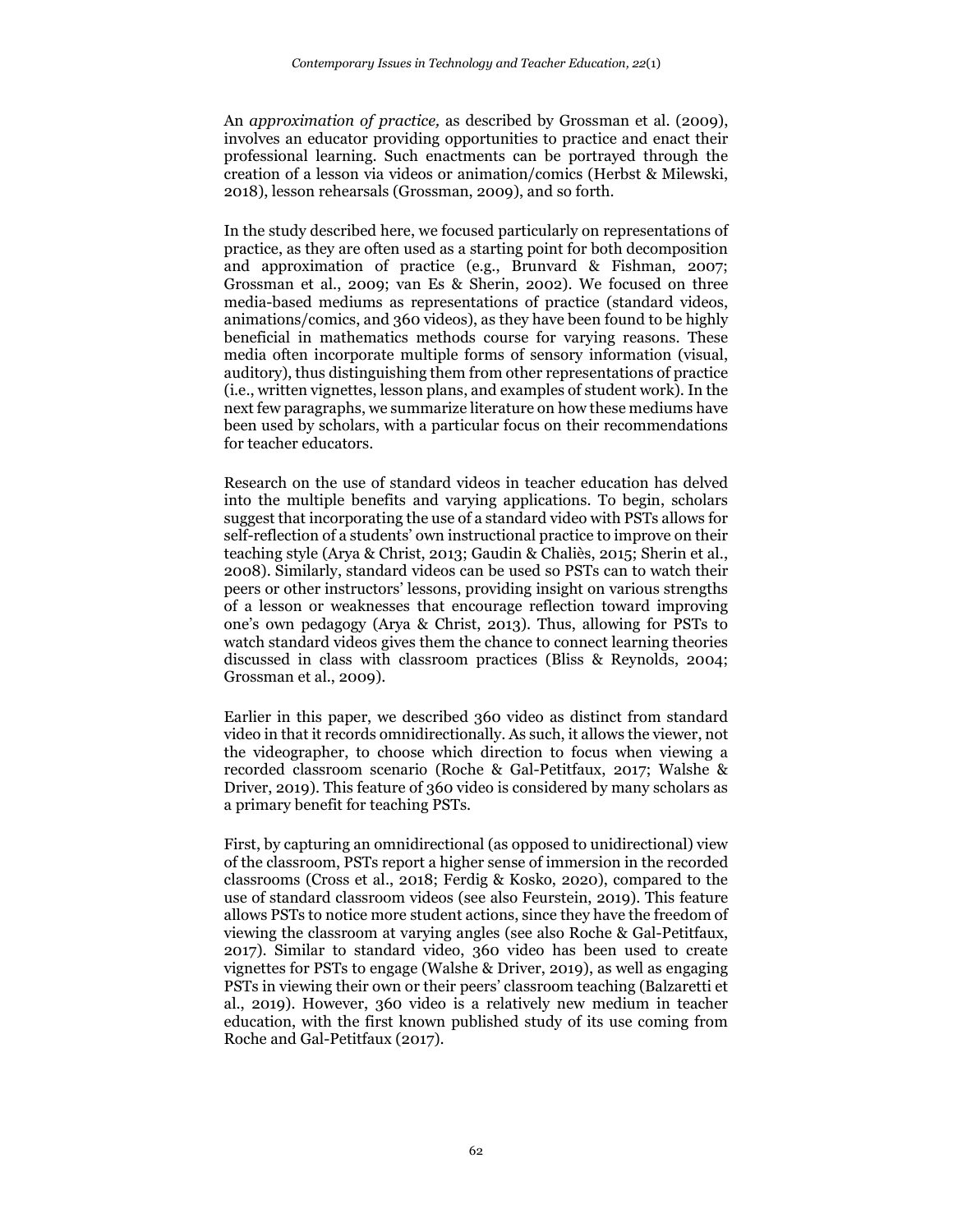Use of animations and comics have emerged in teacher education over the past two decades (Earnest & Amador, 2019; Herbst et al., 2011; Moreno & Mayer, 1999; Moreno & Ortegano-Layne, 2008). With the rise of animation platforms such as GoAnimate and LessonSketch, teacher educators have been able to create classroom scenarios by scripting events that had happened in the past or were plausible to have happened. Thus, animations/comics differ from standard and 360 videos in that they need not have happened to be depicted and conveyed.

Various benefits have been associated with this feature of the medium. For example, Herbst et al. (2011) observed that PSTs who created their own comics representing instruction engage "in a self-correcting process" (p. 15) that allows them to reflect on their pedagogical decisions more in-themoment. Animations/comics provide PSTs a chance to imagine lessons and anticipate how students might think through concepts based on their prior knowledge (see also Amador et al., 2021).

The ability to imagine lessons contributes to research of utilizing animation/comics in lesson planning, *planimation*, which allows PSTs to approximate "specifics of mathematical teaching, along with student responses" (Earnest & Amador, 2019, p. 57). Further, animations/comics provide a means for teachers to share excerpts of their practice without concern for student privacy that comes with recording on standard or 360 video (Herbst & Milewski, 2018).

Whether focusing on comic-based depictions of actual classroom practice or hypothetical scenarios that may not emerge easily in the classroom (Herbst et al., 2011), animations/comics have also been found to facilitate PSTs' professional noticing (Amador et al., 2016; Casey & Amidon, 2020). Thus, the creation and viewing of animations/comics can facilitate PSTs' reflection on their lessons or the lessons of others (Earnest & Amador, 2019; Moore-Russo & Wilsey, 2014).

Research has shown that these three mediums have been used in teacher education for similar purposes. Standard video, 360 video, and animations/comics have all been used to increase the skill of teacher noticing (Barnhart & van Es, 2015; Brunvand & Fishman, 2007; Herbst et al., 2016; Walkoe & Levin, 2018; ), reflection of self and others (Blomberg et al., 2014; Chieu & Herbst, 2016; Earnest & Amador, 2019; Feurstien, 2019; Walshe & Driver, 2019), and as decomposition of approximation for discussion of particular moments vital to education (Herbst et al., 2011; Roche & Rolland, 2020).

Friesen and Kuntze (2018) investigated multiple mediums and found that PSTs "engage comparably well with representations of practice in the formats text, comic and video with regard to the perceived motivation, immersion and resonance" (p. 127). Research has focused on how these mediums are being used to teach future teachers but not discussing how often they are being utilized. The benefits of these mediums have been documented; however, documentation does not equate to prevalence of adoption of representation.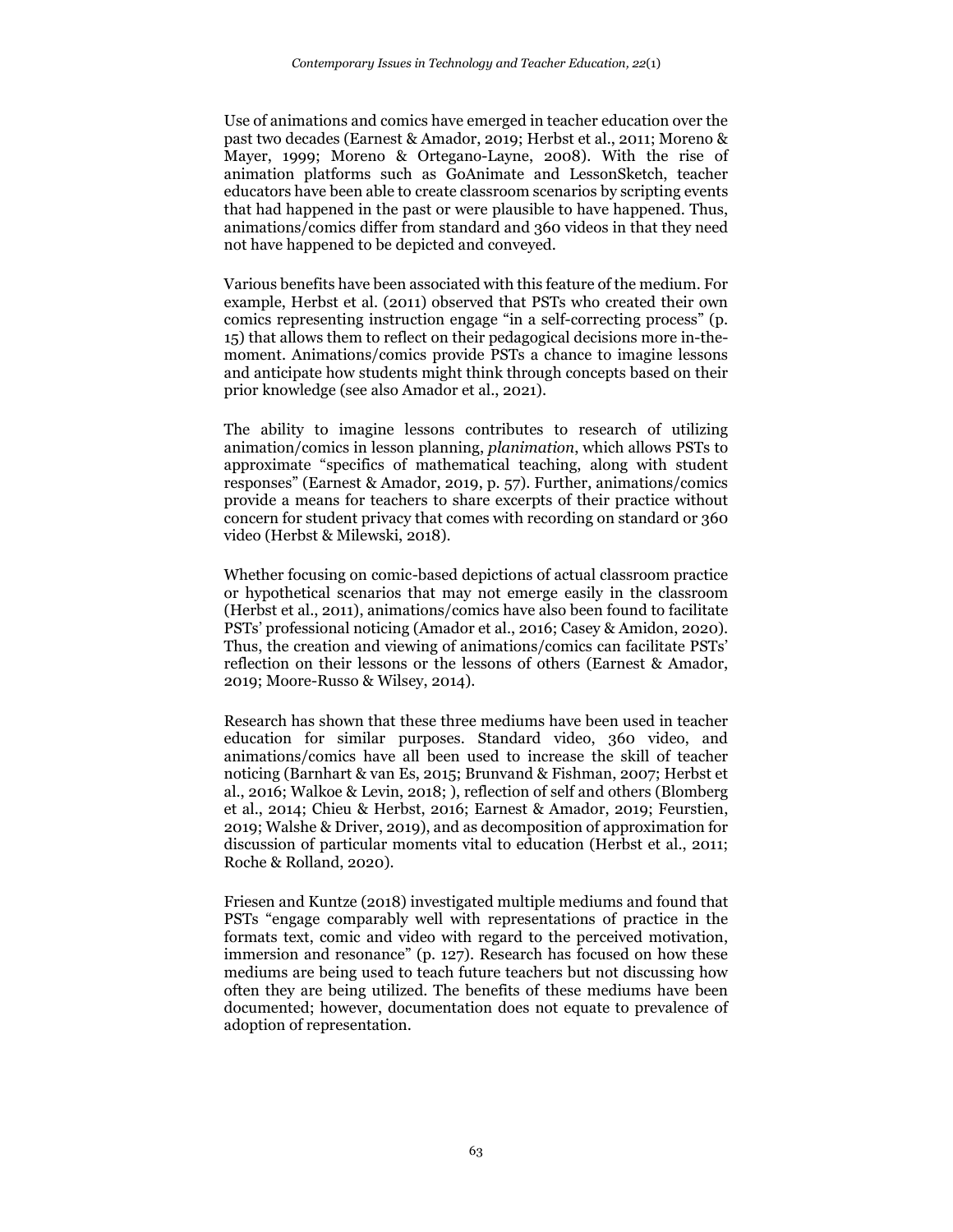## **Current Research of Frequency of Use**

Research on standard video, 360 video, and animations/comics demonstrates that each medium has been used to educate future teachers. However, the extent to which such researched mediums have been applied to mathematics pedagogy courses is relatively unknown. Relatively few studies surveyed the prevalence of representations of practice amongst teacher educators, generally, with remaining scholarship including only surveys of research (not general use) of particular representations of practice.

Surveys of literature on standard video usage indicate that they are generally used as vignettes (of an "unknown teacher"), to review pedagogy of oneself, or professionally evaluate the teaching of a peer (Gaudin & Chaliès, 2015; Hamel & Viau-Guay, 2019; Major & Watson, 2018). Examining the grade-level differentiation of such scholarship, Major and Watson (2018) found that 34.1% were at the secondary level (ages 11-18), while 25.6% were at the primary/elementary level (ages 5-11). In terms of content, 30.5% of such studies focused on mathematics while 11.0% focused on literacy.

Contrasting such reviews of literature are survey results of teacher educators' use of such representations of practice. Arya et al. (2013) found that literacy educators used videos in their teacher education coursework more than three times as frequently as did mathematics educators. This finding is the inverse relationship of scholarship observed by Major and Watson (2018) and pressed Arya et al. (2013) to note, "We are not sure why teacher-educators in other disciplines are using it less (like science and math), particularly given that much of the research on its effectiveness has been conducted in those disciplines" (p. 296).

Arya et al. (2013) found that, on average, PSTs use six standard videos throughout a semester within their methods courses (fewer for mathematics pedagogy courses). They also reported that teacher educators are more likely to use videos in their methods courses if they were provided "support from administrators, access to technology, and experiences using technolog[y]" (p.  $287$ ).

A later study by Christ et al. (2017) with a larger sample size reported a lower value of three standard videos over a semester. A compilation of research from Guadin and Chaliès (2015) on the use of video for professional development led to their recommendation that when viewing a video, PSTs (and in-service teachers) need their experience to be scaffolded for the video to be effective. This recommendation stresses the need for understanding how standard videos are being used in a methods classroom.

Scholarship on use of comic/animations focuses predominately on platforms such as LessonSketch and GoAnimate. Although such platforms are useful for varying reasons (Herbst et al., 2011), they require a rather large learning curve (Amador et al., 2021). Adoption of 360 videos in teacher education has a similar challenge regarding a potential learning curve for recording and editing such videos (Feurstein, 2018). However,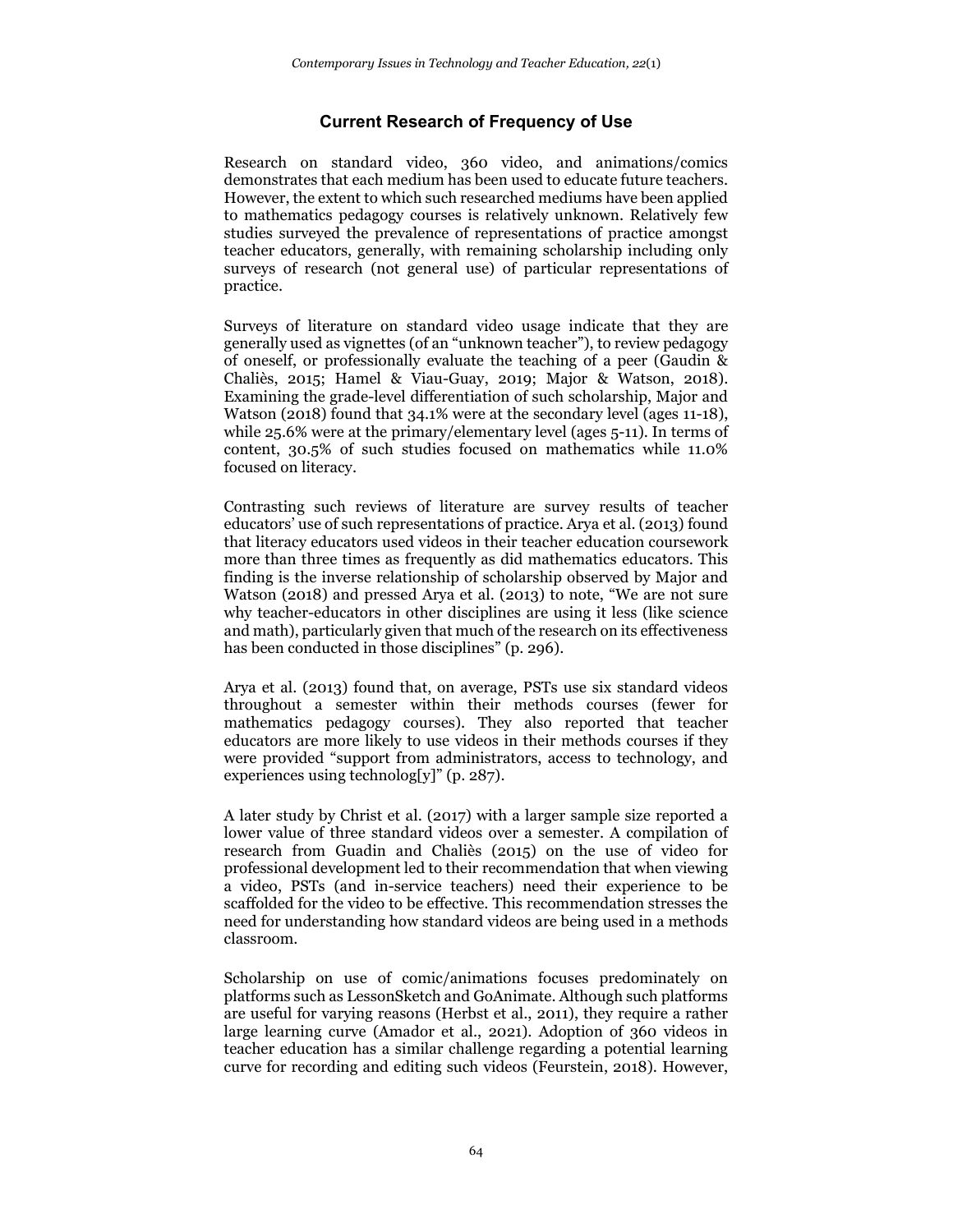the technology is relatively new in teacher education. Reviewing research on 360 video in education, Snelson and Hsu (2020) identified only nine articles at the time (this number has significantly increased since, as is noticeable in our reference list).

The novelty of 360 video is not a trivial matter, and although animations/comics have emerged in teacher education since the early 2000s, those media might be considered relatively "novel" as well. Specifically, common U.S. mathematics methods textbooks, such as *Elementary and Middle School Mathematics* (Van de Walle et al., 2018) and *Guiding Children's Learning of Mathematics* (Johnson et al., 2018), include standard videos related to mathematics pedagogy with their textbooks. However, earlier versions of these texts do not include such resources (Johnson et al., 2008; Van de Walle et al., 2018). Notably, many of the videos included in such texts indicate they were recorded in the 1990s or just after 2000. Although not a systematic review of such resources, such trends suggest that availability of representations of practice may be available but less noticeable (i.e., harder to find).

We conjectured that the more access an educator has to varying mediums increases the likelihood they might incorporate such media into their courses. The needed background knowledge and "attitudes towards technology in terms of their perceptions of its relative advantage over current methods, compatibility with current practice, usefulness and ease" (Birch & Burnett, 2009, p. 122) may be a major deterrent in including varying mediums. The addition of necessary familiarity of varying platforms (Amador et al., 2021; Feurstein, 2019) may also contribute to the lack of use. Thus, we conjectured that the time commitment needed to become familiar with these mediums may hinder the prevalence of use, despite the benefits that they may have. To evaluate whether such conjectures hold merit, we conducted a pilot study to examine the following research questions:

- 1. How prevalent is the use of standard video, 360 video, and animations/comics among mathematics teacher educators?
- 2. What resources do mathematics teacher educators use to find the mediums they use in their methods courses (i.e., textbook, internet, or self-created)?
- 3. How are mathematics teacher educators using these mediums in their methods courses?
- 4. Does the level of familiarity of each medium relate to a mathematics teacher educators' perceived usefulness of that tool?

# **Methodology**

## **Participants**

Participants included 23 mathematics teacher educators in a single midwestern U.S. state, who responded regarding their use representations of practice in their mathematics method course or courses (standard video, 360 video, and comics/animations). Participants were recruited through e-mail by contacting the school director for each college or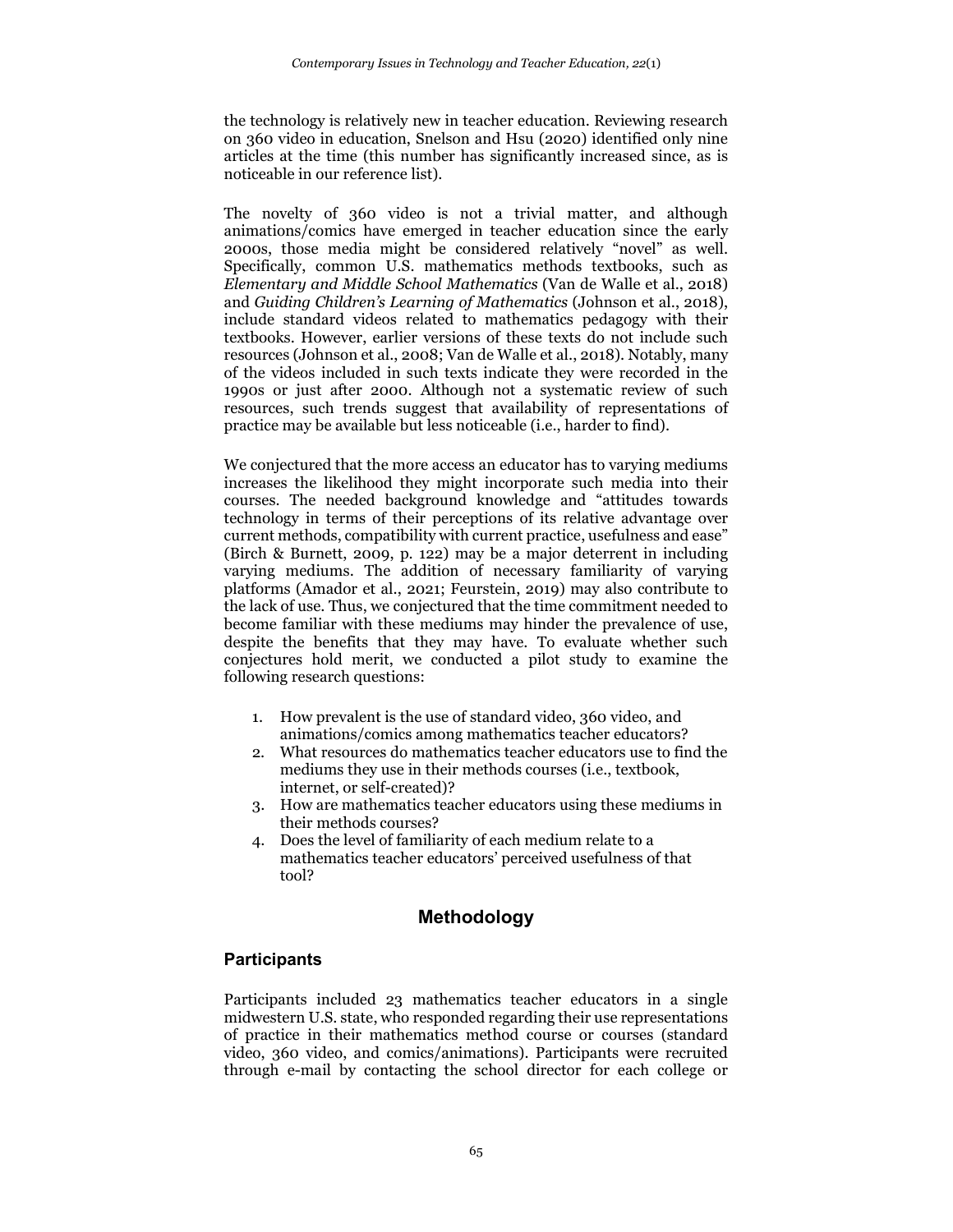university that had a teacher educator program in the midwestern U.S. state of focus.

Methods courses these teacher educators taught ranged within and across grade band, including early childhood (ages  $3-9$ ;  $n = 9$ ), middle level (ages 9-14;  $n = 12$ ), secondary (ages 14-18;  $n = 7$ ), or multigrade band mathematics methods  $(n = 2)$ . Participants included 21 faculty members and two graduate teaching assistants, with an average of 23.4 years total experience teaching at any level (preK-13; range = 6 to 47 years).

## **Measures**

Participants were given a brief (15-minute) survey via the online platform Qualtrics. Participants provided demographic information, such as prior years of experience teaching PSTs, institution, and self-identified gender and ethnicity. Participants were then asked about their use of representations of practice in their mathematics methods courses. As noted in the literature review, we were uncertain how familiar participants would be with 360 video or animations/comics as representations of teaching practice. Therefore, a brief 1-minute video was imbedded in the survey prior to questions about representations of practice that illustrated what standard video, 360 video, and animations/comics looked like as representations of practice.

Participants were asked to state approximately how many of each medium they used, on average, per each mathematics methods course they taught between fall 2018 and spring 2020. Additionally, they were asked followup questions regarding how many of each medium used representations: cases that feature a whole mathematics course, cases of small group discussions, PSTs recording of their own pedagogy, or simulations of teaching. Last, participants were asked to report on a 5-point Likert scale their level of familiarity (0 *= not at all familiar* to 4 *= extremely familiar*) and their perceived usefulness (0 *= not at all useful* to 4 *= extremely useful*) of each medium (standard video, 360 video, and animations/comics). Finally, participants were asked to select where they found the representations of practice they used (provided free via the internet, provided by the course textbook, or self-created).

# **Analysis and Results**

Analysis of the data included documenting and reporting descriptive statistics to note the prevalence each medium was reported to be used per methods course. The analysis also included the frequency of use per each grade band and type of medium. Thus, descriptive statistics were used to answer the first three research questions.

Further, Spearman Rho was used to examine the relationship between teacher educators' use of, familiarity with, and perceived usefulness regarding each medium (Research Question 4). The Spearman rank order coefficient is a "measure of association between two variables" (Siegel & Castellan, 1988, p. 235) and is appropriate for examining ordinal and continuous data, particularly with smaller sample sizes  $(n = 23)$  such as that in the current study. Thus, Spearman correlation was chosen over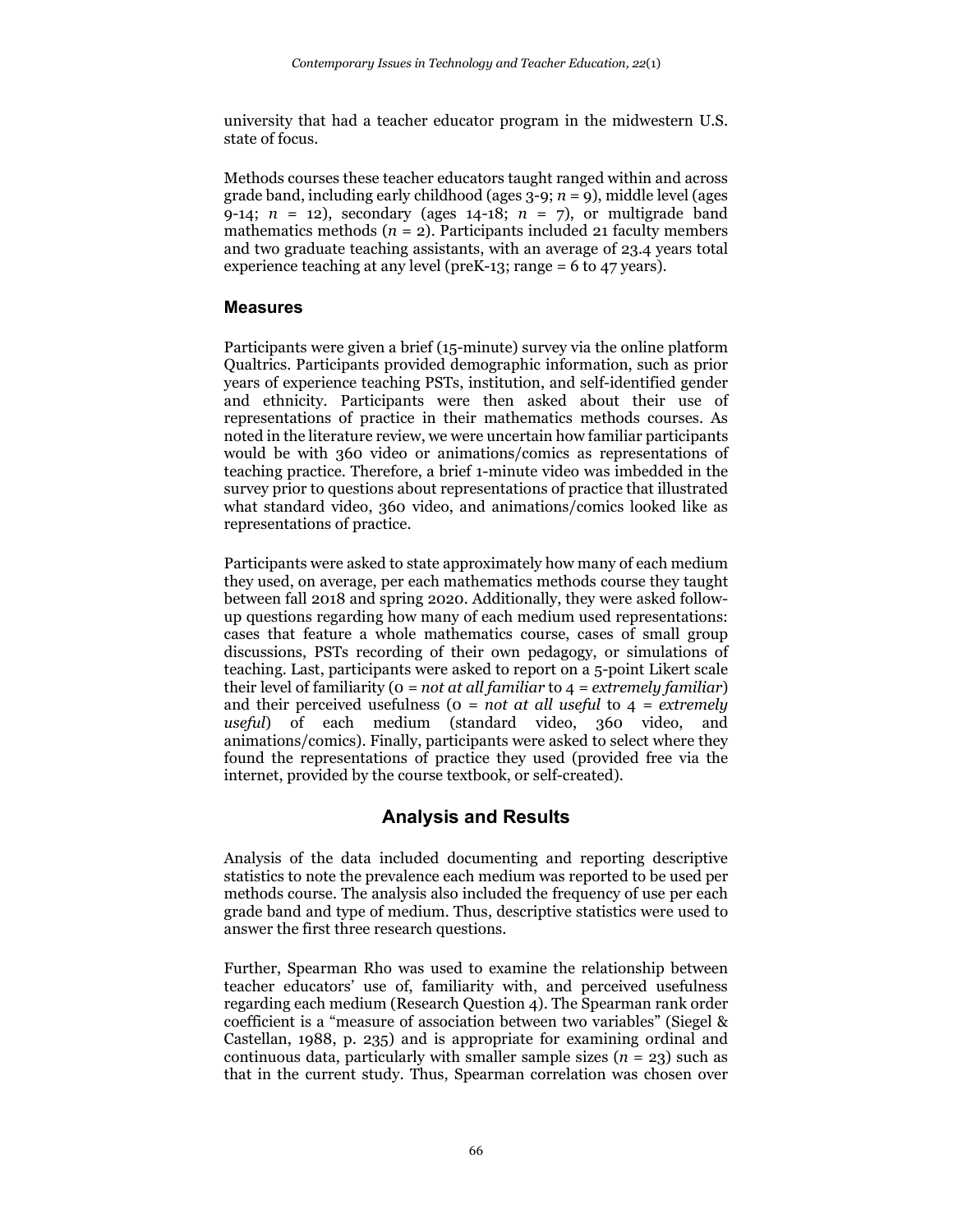Pearson since it is the more appropriate choice when dealing with ordinal data.

## **Reported Use**

Descriptive statistics suggested that standard videos were the most common representation of practice used in mathematics methods courses in the midwestern state sampled, with the average number of eight videos  $(M = 8.13, SD = 8.97)$  used per methods course. By contrast, on average, only one video ( $M = 1.00$ ,  $S\overline{D} = 2.30$ ) 360 and two animations/comics ( $\overline{M}$ ) = 1.74, *SD* = 3.15) were reported as used per methods course.

Table 1 further illustrates the breakdown of the media source by the way they were obtained (i.e., premade or self-created) compared to the total amount of teacher educators using it. Interestingly, 60.9% of the mathematics teacher educators who use standard videos reported creating their own videos. By contrast, 42.9% reported that they created their own animation/comic, and only a quarter of participants who used 360 video created their own.

#### **Table 1**

*Media Source Weighted by the Number Who Reported Using*

| <b>Media Type</b>                              | <b>Standard</b><br><b>Videos</b> | Animation/<br>Comics | 360<br><b>Videos</b> | <b>Total</b> |
|------------------------------------------------|----------------------------------|----------------------|----------------------|--------------|
| Medium<br>obtained<br>from web or<br>textbook) | $22(95.7\%)$                     | $5(71.4\%)$          | 3(75%)               | 23 (100%)    |
| Medium self-<br>created                        | 14 (60.9%)                       | $3(42.9\%)$          | $1(25\%)$            | 17 (79.4%)   |
| Total                                          | 23                               | 7                    | 4                    | 23           |

Table 2 displays how standard videos were used to illustrate content for each indicated grade band for 19 participants (four participants did not report this data). Most standard videos used were reported as whole class scenarios, followed by cases of individuals or small groups. The prevalence of such usage appears to decrease as methods courses focused on higher grade bands. Use of PSTs' own recordings and simulations were reported as infrequent.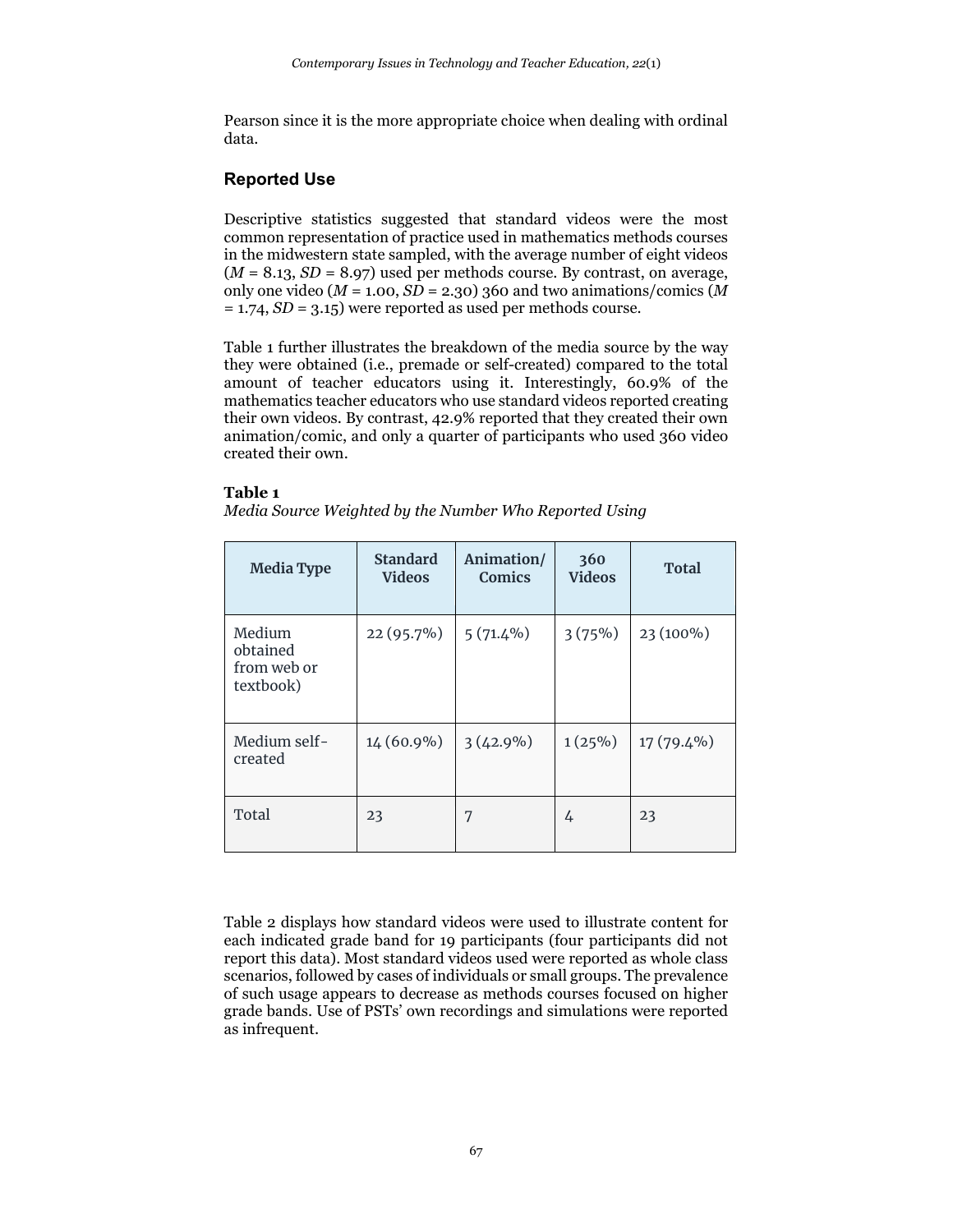## **Table 2**

*Content of Standard Mathematics Videos*

| Age                                       | Whole<br><b>Class</b>                              | Cases of<br><b>Individuals</b><br>or Small<br><b>Groups</b> | <b>PST's</b><br>Recording<br>Own<br>Pedagogy      | <b>Simulations</b><br>for PSTs                    |
|-------------------------------------------|----------------------------------------------------|-------------------------------------------------------------|---------------------------------------------------|---------------------------------------------------|
| Early<br>Childhood<br>$n = 13$            | $M = 4.15$<br>$SD = 4.14$<br>Range $=$<br>$0 - 15$ | $M = 3.31$<br>$SD = 2.81$<br>Range $=$<br>$0 - 0$           | $M = 0.38$<br>$SD = 0.87$<br>Range =<br>$0 - 3$   | $M = 0.31$<br>$SD = 0.85$<br>Range =<br>$0 - 3$   |
| Middle<br>Level<br>$n = 16$               | $M = 3.37$<br>$SD = 3.65$<br>Range $=$<br>$1 - 15$ | $M = 2.44$<br>$SD = 2.66$<br>Range $=$<br>$0 - 8$           | $M = 0.69$<br>$SD = 1.01$<br>Range $=$<br>$0 - 3$ | $M = 0.63$<br>$SD = 1.20$<br>Range $=$<br>$0 - 3$ |
| Secondary<br>$n = 9$                      | $M = 3.11$<br>$SD = 2.42$<br>Range $=$<br>$0 - 8$  | $M = 1.44$<br>$SD = 2.01$<br>Range =<br>$0 - 5$             | $M = 0.67$<br>$SD = 1.32$<br>Range $=$<br>$0 - 3$ | $M = 0.89$<br>$SD = 1.54$<br>Range =<br>$0 - 4$   |
| Middle<br>Level &<br>Secondary<br>$n = 2$ | n/a                                                | $M = 1.50$<br>$SD = 2.12$<br>Range $=$<br>$0 - 3$           | n/a                                               | n/a                                               |

Table 3 conveys the reported use of animations/comics in mathematics methods courses. As with standard videos, animations/comics were primarily reported as depicting whole mathematics classrooms and individual or small groups. For 360 videos, only three participants reported having used the medium, but such videos primarily included whole class scenarios. These participants varied in their grade band from early childhood  $(n = 1)$ , middle childhood  $(n = 1)$ , and secondary  $(n = 1)$ .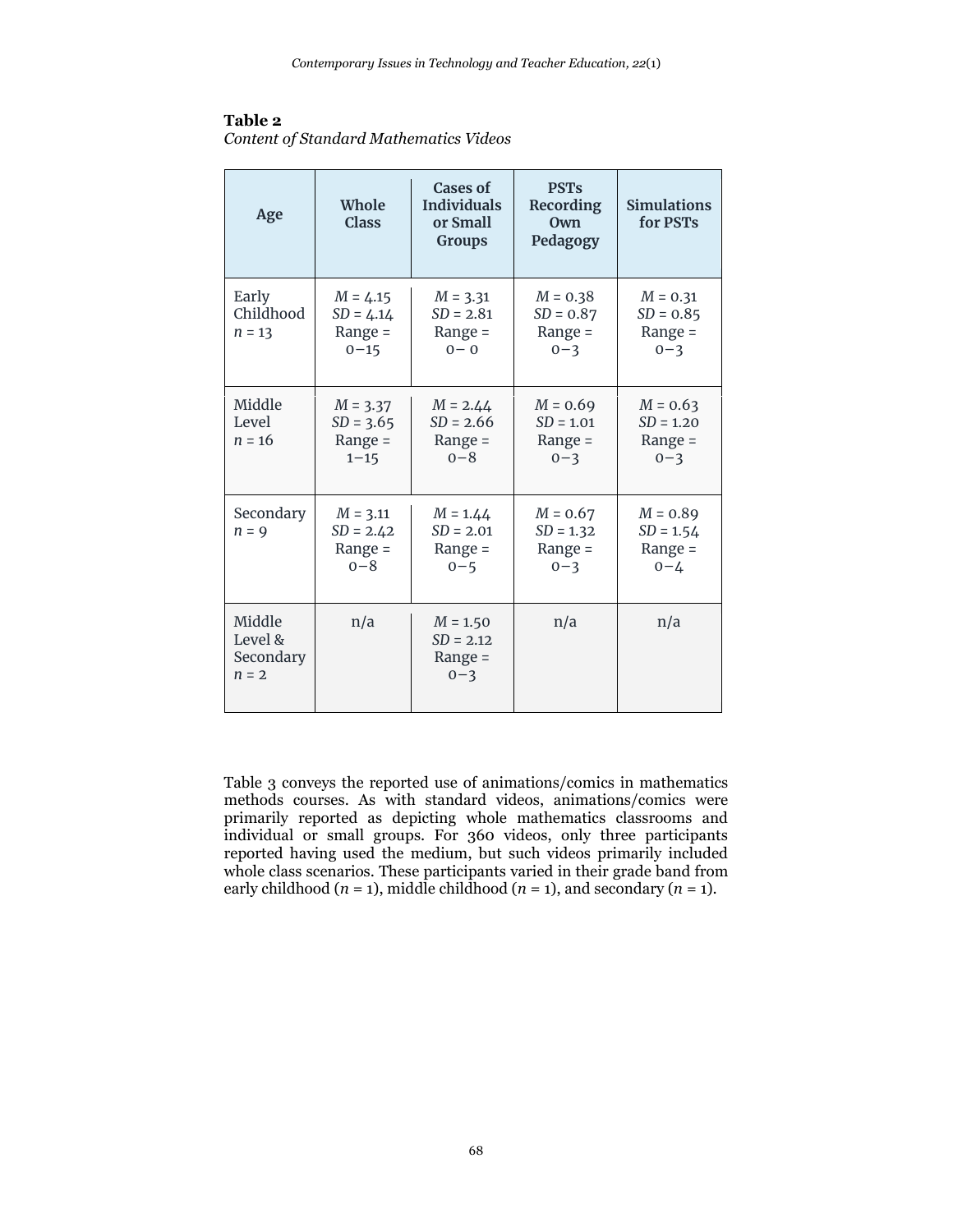## **Table 3**

| Content of Mathematics Animations/Comics |
|------------------------------------------|
|------------------------------------------|

| Age                                       | Whole<br><b>Class</b>                             | Cases of<br><b>Individuals</b><br>or Small<br><b>Groups</b> | <b>PST's</b><br><b>Animating</b><br>Own<br>Pedagogy | <b>Simulations</b><br>for PSTs             |
|-------------------------------------------|---------------------------------------------------|-------------------------------------------------------------|-----------------------------------------------------|--------------------------------------------|
| Early<br>Childhood<br>$n = 13$            | $M = 0.54$<br>$SD = 1.39$<br>Range $=$<br>$0 - 5$ | $M = 0.54$<br>$SD = 1.33$<br>Range = $0 - 4$                | $M = 0.08$<br>$SD = 0.28$<br>Range = $0-1$          | n/a                                        |
| Middle<br>Level<br>$n = 15$               | $M = 0.79$<br>$SD = 0.40$<br>Range $=$<br>$0 - 1$ | $M = 0.31$<br>$SD = 1.01$<br>Range = $0 - 4$                | $M = 0.19$<br>$SD = 0.79$<br>Range = $0-3$          | n/a                                        |
| Secondary<br>$n = 9$                      | $M = 0.67$<br>$SD = 1.32$<br>Range $=$<br>$0 - 4$ | $M = 0.44$<br>$SD = 1.01$<br>Range = $0-3$                  | $M = 0.44$<br>$SD = 1.01$<br>Range = $0-3$          | $M = 0.33$<br>$SD = 1.00$<br>Range = $0-3$ |
| Middle<br>Level &<br>Secondary<br>$n = 2$ | n/a                                               | n/a                                                         | n/a                                                 | n/a                                        |

## **Reported Familiarity and Usefulness**

Mathematics teacher educators reported high familiarity with standard videos  $(M = 3.52, SD = 0.59)$ . The level of familiarity for both animations/comics (*M* = 1.65, *SD* = 1.23) and 360 video (*M* = 1.61, *SD* = 1.16) suggests that mathematics teacher educators were aware of but only slightly familiar with these mediums. Contrasting these results, participants rated the perceived usefulness of standard videos and 360 videos to be moderately useful, with an average of 3.17 (*SD* = 0.89) and 3.04 (*SD* = 0.97), respectively. Recall that scores ranged between 0 (*not at all useful*) to 4 (*extremely useful*) for each representation. The perceived usefulness of animations/comics averaged as somewhat useful (*M* = 2.52, *SD* = 0.81). Regardless of level of familiarity, mathematics teacher educators reported each of these mediums to be useful in educating future teachers.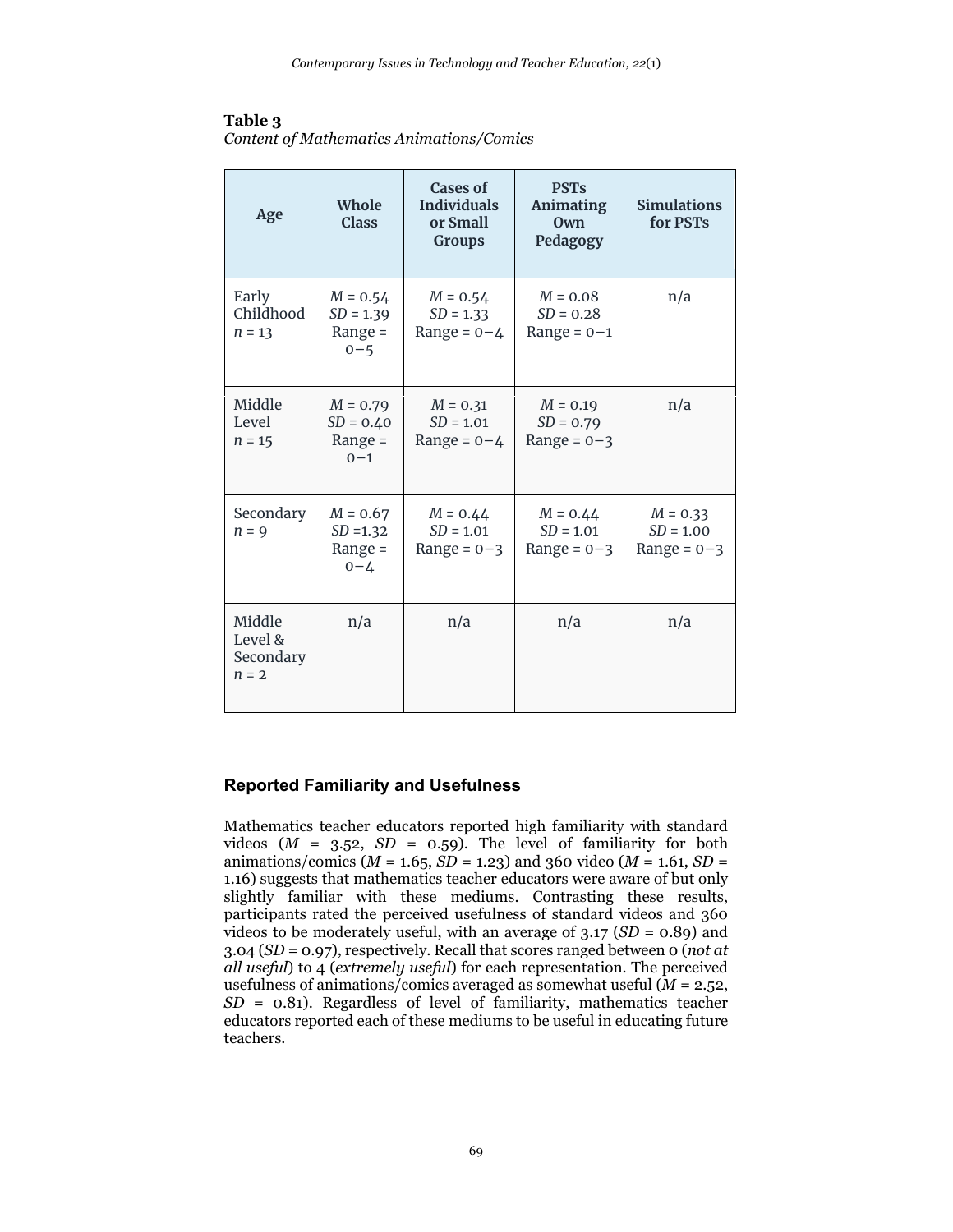## **Spearman Rho**

Analysis of Spearman rho included all 23 participants. Familiarity and perceived usefulness were reported for each medium by all the participants. The relationship between mathematics teacher educators' reported familiarity of 360 video and its perceived usefulness was found to be statistically significant (ρ = .598, *p* < .001). The Spearman rho coefficient, however, was not statistically significant for the relationship between reported familiarity and perceived usefulness of standard videos  $(\rho = .274, p = .274)$  or animations/comics ( $\rho = .269, p = 0.239$ ).

Additionally, findings show that a teacher educators' level of familiarity may influence how often (i.e., frequency) they use some mediums. Analysis from Spearman rho shows a statistically significant relationship between familiarity of standard videos and reported frequency of use ( $\rho =$ .433,  $p = .039$ ) and familiarity of 360 videos and frequency of use ( $p = .561$ , *p* = .005). Surprisingly, the spearman rho coefficient was not statistically significant for familiarity of animations/comics and reported frequency of use ( $\rho = .343$ ,  $p = .109$ ). This lack of a relationship suggests that, despite some mathematics teacher educators' level of familiarity  $(M = 1.65, SD =$ 1.23), they still choose to not use this representation  $(M = 1.74, SD = 3.15)$ .

## **Discussion**

Results suggest that standard videos are the most common type of representation amongst mathematics teacher educators in the sampled U.S. state, followed by animations/comics and 360 videos. Our data indicate that mathematics teacher educators' level of familiarity is associated with the frequency they use 360 video and standard videos, but such relationships are not statistically significant regarding animation/comics. Further, the level of familiarity of 360 videos is strongly associated with perceived usefulness of 360 video but not the other two representations. These findings may suggest that other contributing variables influence why a teacher educator would or would not use other mediums.

Although findings suggest a participant's familiarity may be related to the degree 360 videos and standard videos are used in their mathematics methods courses, these results are from a single U.S. state, and further research is needed. Our findings suggest that mathematics teacher educators may be more inclined to use premade material (via internet or textbook) than to create their own. This result may stem from difficulties with learning to create certain mediums, such as those discussed by Feurstein (2019), but could also be due to availability of resources for teacher educators in learning to use various media (i.e., animations/comics and 360 video). Our findings indicate that other factors are at play that we did not assess, such as the time needed to learn different mediums and time spent creating them. This phenomenon warrants future study.

The findings presented in this paper are limited to one U.S. state, with a limited sample size  $(n = 23)$ , and observed frequencies and correlations may change from one U.S. state (or nation) to another. However, these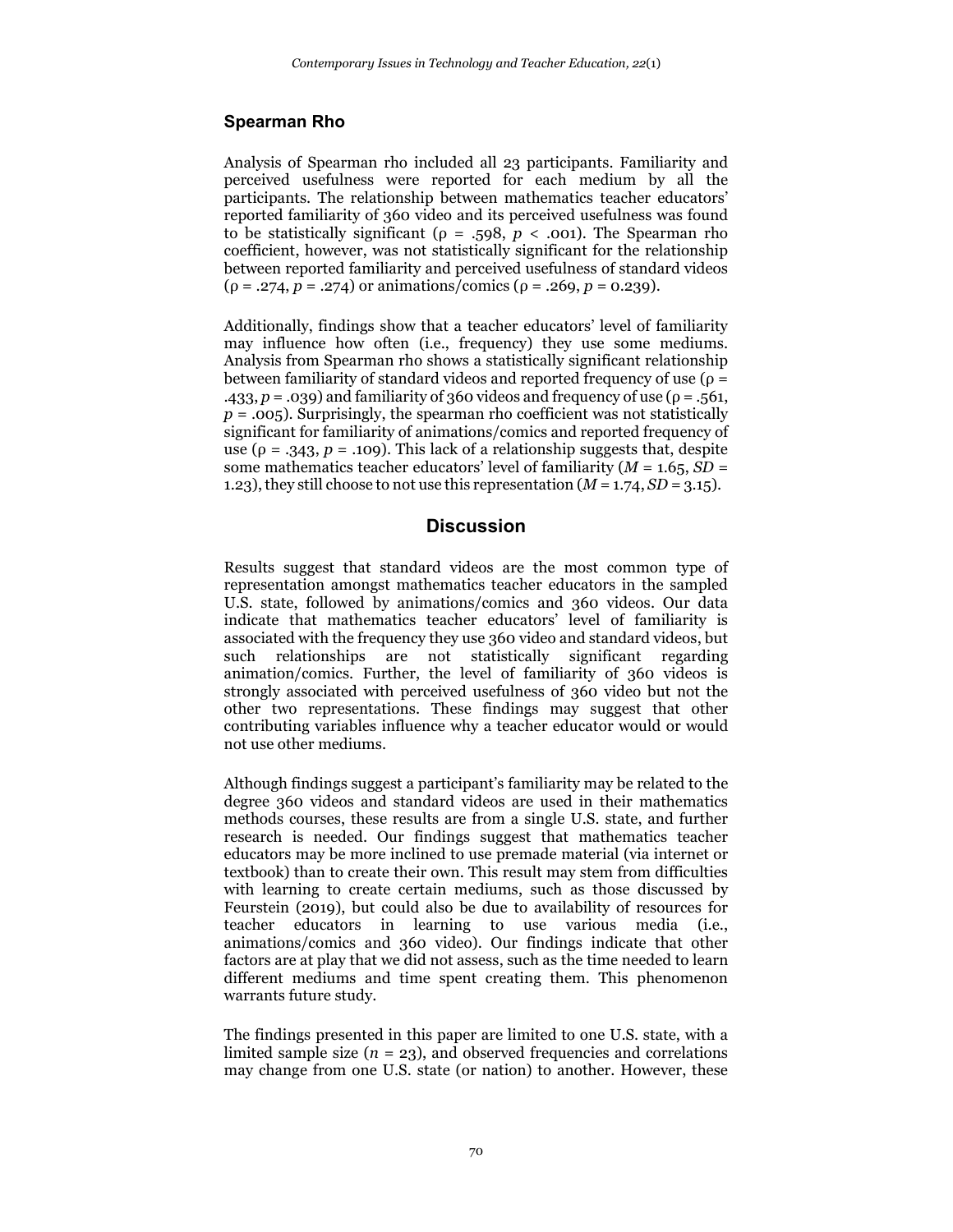findings point to some key implications for mathematics teacher education.

First, despite a large body of literature on the use of animations/comics in mathematics methods courses (e.g., Amador et al., 2016; Casey & Amidon, 2020; Herbst et al., 2011) and a growing body of literature for 360 video (Balzaretti et al., 2019; Ferdig & Kosko, 2020; Roche & Gal-Petitfaux, 2017), mathematics teacher educators in this state reported a general lack of familiarity with these mediums and lower usage in methods courses. Although conference presentations and publications are useful for informing teacher educators of such representations, they appear to be insufficient. Thus, the need is critical for teacher educators professional organizations, such as Society for Information Technology and Teacher Education (SITE) and the Association of Mathematics Teacher Education (AMTE), to provide professional development resources.

Moreover, given the prevalent use of course textbooks as sources of representations of practice, methods textbook publishers like Pearson, McGraw-Hill, and others should consider integrating such mediums into their available suite of resources provided to teacher educators. This need is amplified by the fact that such incorporation of standard videos is relatively recent (with the last few years). Teacher educators' reported perceived usefulness in this study points to potential interest in using such mediums, but the data also reflect a need for resources from teacher educators.

Another set of key findings from this study lay in comparison with various reviews of research on video use (Gaudin & Chaliès, 2015; Hamel & Viau-Guay, 2019; Major & Watson, 2018) and surveys of teacher educators' implemented use (Arya et al., 2013; Christ et al., 2017). For example, Major and Watson (2018) found that the studies on standard video use were more prevalent at the secondary level than the primary grades level. However, results presented here suggest videos were used more frequently in early childhood mathematics methods courses (primary grades outside of this U.S. state) than in secondary mathematics methods courses.

Additionally, findings from Arya et al. (2013) and Christ et al. (2017) that reported relatively infrequent use of standard videos do not correspond with mathematics teacher educators in our sample, as their reported usage was higher than the general average found by these prior studies Additionally, animations/comics were used at a higher rate amongst our sample than mathematics teacher educators in Christ et al.'s (2017) report. Notably, our total sample size was significantly smaller (23 versus 208); however, this focused targeting as a pilot provides useful findings regarding how various representations are used.

Our findings suggest that standard videos are the primary representation being used in mathematics method courses, with 360 video and animation/comics being far less prevalent. This situation may stem from mathematics teacher educators obtaining their resources primarily online or through a textbook publisher (i.e., premade), with fewer mathematics teacher educators opting to create their own, especially regarding 360 video and animations/comics. The primary goal for this pilot was to better understand what representations of practice are being used in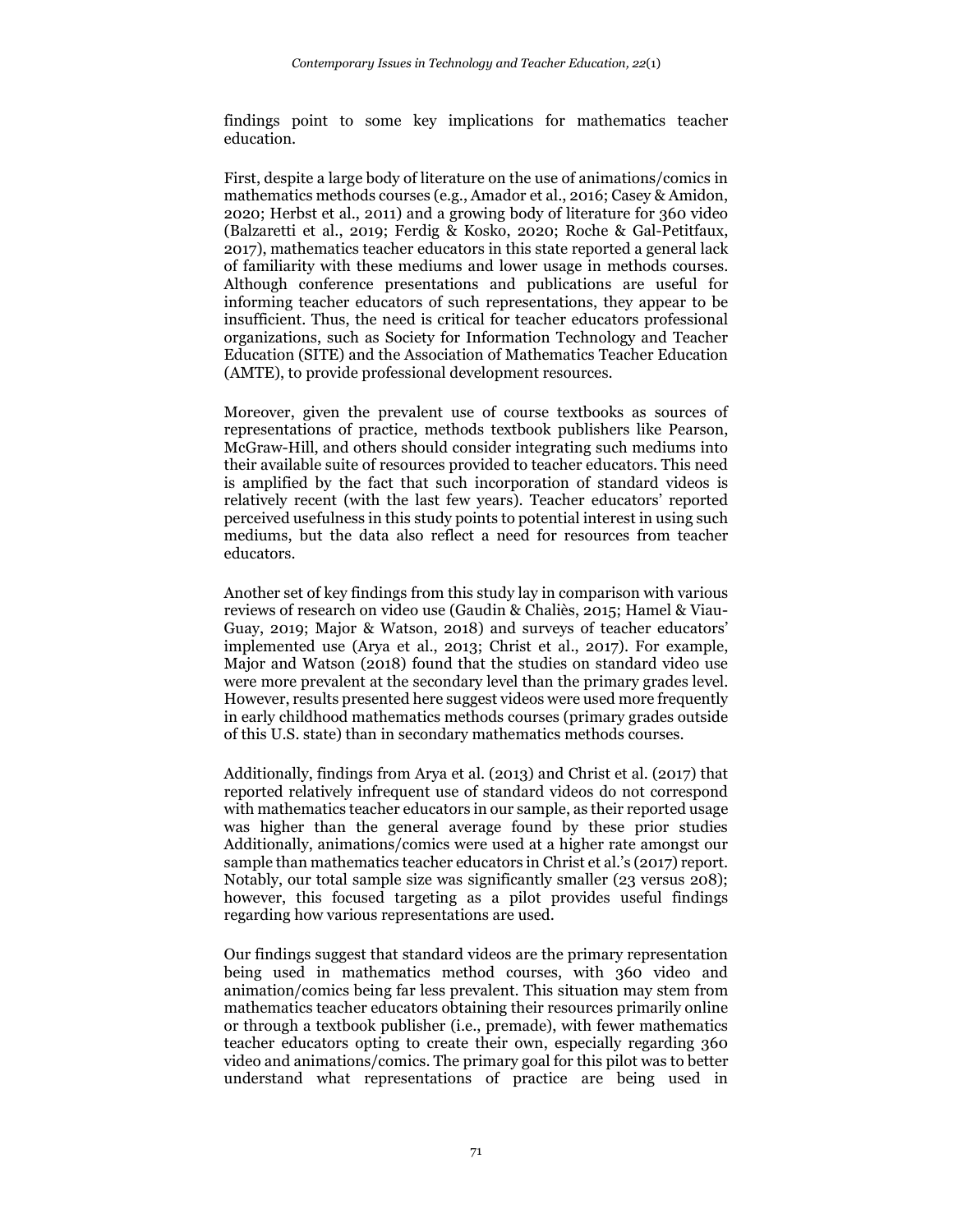mathematics methods classes, how these resources are obtained, and what factors may influence usefulness. This pilot study offers a glimpse into what mathematics teachers educators use; however, further research is needed to gain more insight on why teacher educators use, or do not use, specific representations of practice.

## **Author Note**

Research reported here received support from the National Science Foundation through DRK-12 Grant No. 1908159. Any opinions, findings, and conclusions or recommendations expressed in this paper are those of the authors and do not necessarily reflect the views of the National Science Foundation.

## **References**

Amador, J., Estapa, A., Kosko, K., & Weston, T. (2021). Prospective teachers' noticing and mathematical decisions to respond: Using technology to approximate practice. *International Journal of Mathematical Education in Science and Technology, 52*(1), 3–22. <https://doi.org/10.1080/0020739X.2019.1656828>

Amador, J., Weston, T., Estapa, A., Kosko, K., & De Araujo, Z. (2016). Animations as a transformational approximation of practice for preservice teachers to communicate professional noticing. *Journal of Technology and Teacher Education, 24*(2), 127–151. [https://www.learntechlib.org/](https://www.learntechlib.org/%20p/171240/) [p/171240/](https://www.learntechlib.org/%20p/171240/)

Arya, P., & Christ, T. (2013). An exploration of how professors' facilitation is related to literacy teachers' meaning construction process during videocase discussions. *Journal of Reading Education, 39(1*), 15-22.

Arya, P., Christ, T., & Chiu, M. M. (2016). Video use in teacher education: a survey of teacher-educators' practice across disciplines. *Journal of Computing in Higher Education*, 28, 261–300. [https://doi.org/10.1007/](https://doi.org/10.1007/%20s12528-016-9116-y) [s12528-016-9116-y](https://doi.org/10.1007/%20s12528-016-9116-y)

Balzaretti, N., Ciani, A., Cutting, C., O'Keeffe, L., & White, B. (2019). Unpacking the potential of 360 degree video to support pre-service teacher development. *Research on Education and Media, 11*(1), 63–69. <https://doi.org/10.2478/rem-2019-0009>

Barnhart, T., & van Es., E. (2015). Studying teacher noticing: Examining the relationship among pre-service science teachers' ability to attend, analyze and respond to student thinking. *Teaching and Teacher Education, 45,* 83-93.

Berliner, D. C., Stein, P., Sabers, D. S., Clarridge, P. B., Cushing, K. S., & Pinnegar, S. (1988). Implications of research on pedagogical expertise and experience in mathematics teaching. In D.A. Grouws & T. J. Conney (Eds.), *Perspectives on research on effective mathematics teaching* (pp. 67–95). National Council of teachers of Mathematics.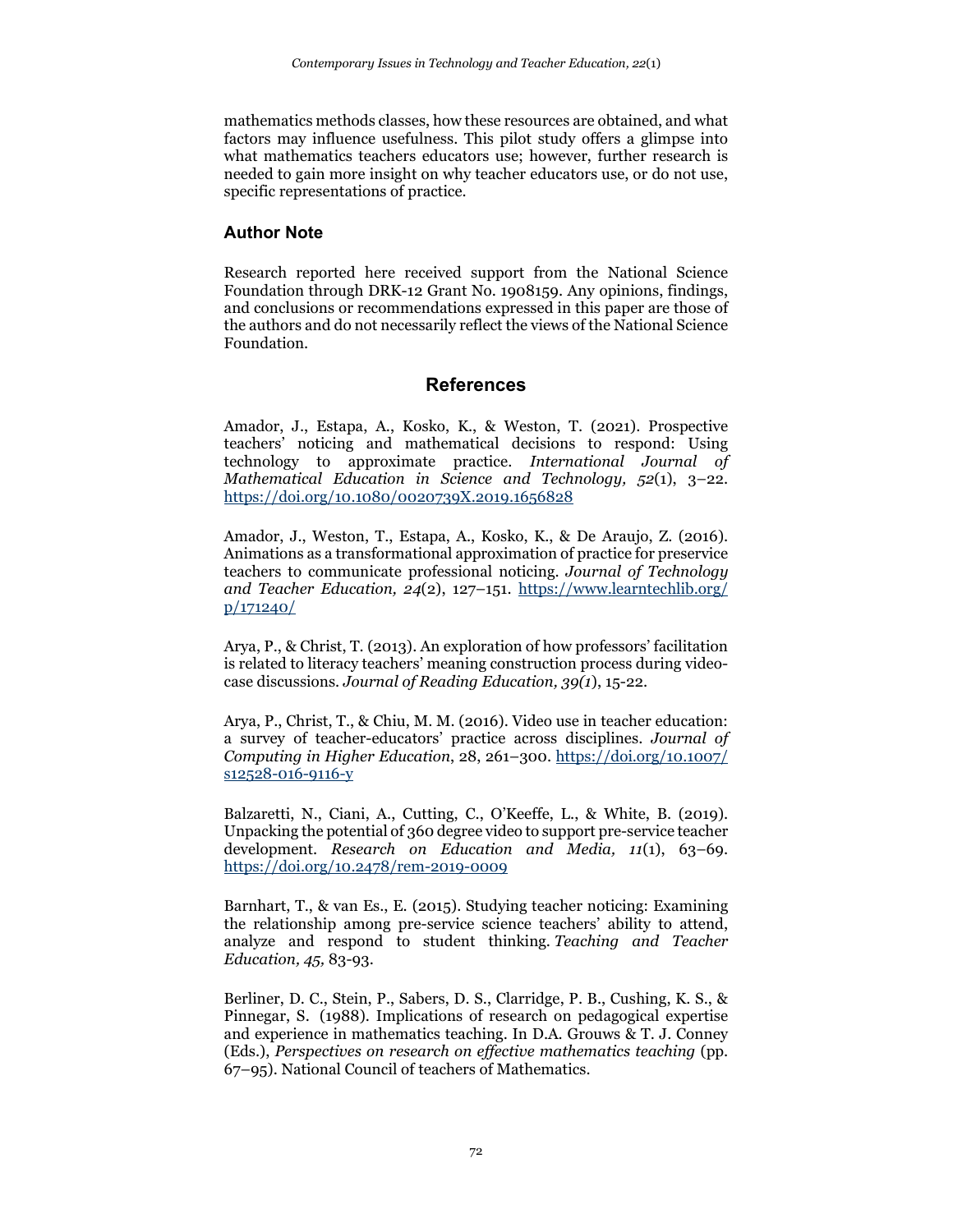Birch, D., & Burnett, B. (2009). Bringing academics on board: Encouraging institution-wide diffusion of elearning environments. *Australasian Journal of Educational Technology*, *25*(1), 117– 134. <https://doi.org/10.14742/ajet.1184>

Bliss, T., & Reynolds, A. (2004). Quality visions and focused imagination. In J. Brophy (Ed.), *Using video in teacher education* (Vol. 10; pp. 29–51). Emerald Group Publishing Limited. [https://doi.org/10.1016/S1479-](https://doi.org/10.1016/S1479-3687(03)10002-8) [3687\(03\)10002-8](https://doi.org/10.1016/S1479-3687(03)10002-8) 

Blomberg, G., Sherin, M. G., Renkl, A., Glogger, I., & Seidel, T. (2014). Understanding video as a tool for teacher education: Investigating instructional strategies to promote reflection. *Instructional Science, 42*(3), 443–463.

Brunvand, S., & Fishman, B. (2007). Investigating the impact of the availability of scaffolds on preservice teacher noticing and learning from video. *Journal of Educational Technology Systems*, *35*(2), 151–174.

Buchbinder, O., Brisard, S., Butler, R., & McCrone, S. (2021). Preservice secondary mathematics teachers' reflective noticing from 360-degree video recordings of their own teaching. *Journal of Technology and Teacher Education, 29*(3), 279-308.

Casey, S., & Amidon, J. (2020). Do you see what I see? Formative assessment of preservice teachers' noticing of students' mathematical thinking. *Mathematics Teacher Educator*, *8*(3), 88–104[. https://doi.org/](https://doi.org/%2010.5951/MTE.2020.0009) [10.5951/MTE.2020.0009](https://doi.org/%2010.5951/MTE.2020.0009)

Chieu, V. M., & Herbst, P. (2016). A study of the quality of interaction among participants in online animation-bases conversations about mathematics teaching*. Teaching and Teacher Education, 57,* 139–149.

Christ, T., Arya, P., & Chiu, M. M. (2017). Video use in teacher education: an international survey of practices. *Teaching and Teacher Education*, 63, 22–35.<https://doi.org/10.1016/j.tate.2016.12.005>

Cross, S., Wolfenden, F., & Adinolfi, L. (2018). *Transforming classroom observation and professional development with 360-degree video and mobile VR* [Paper presentation]. 8<sup>th</sup> annual Education Alliance Wymposium, Washington, DC, United States. [http://oro.open.ac.uk/](http://oro.open.ac.uk/%2057771/1/Cross) [57771/1/Cross](http://oro.open.ac.uk/%2057771/1/Cross)

Earnest, D., & Amador, J. M. (2019). Lesson planimation: Prospective elementary teachers' interactions with mathematics curricula. *Journal of Mathematics Teacher Education, 22*, 37–68.

Ferdig, R. E., & Kosko, K. W. (2020). Implementing 360 video to increase immersion, perceptual capacity, and noticing. *TechTrends, 64,* 849-859. <https://doi.org/10.1007/s11528-020-00522-3>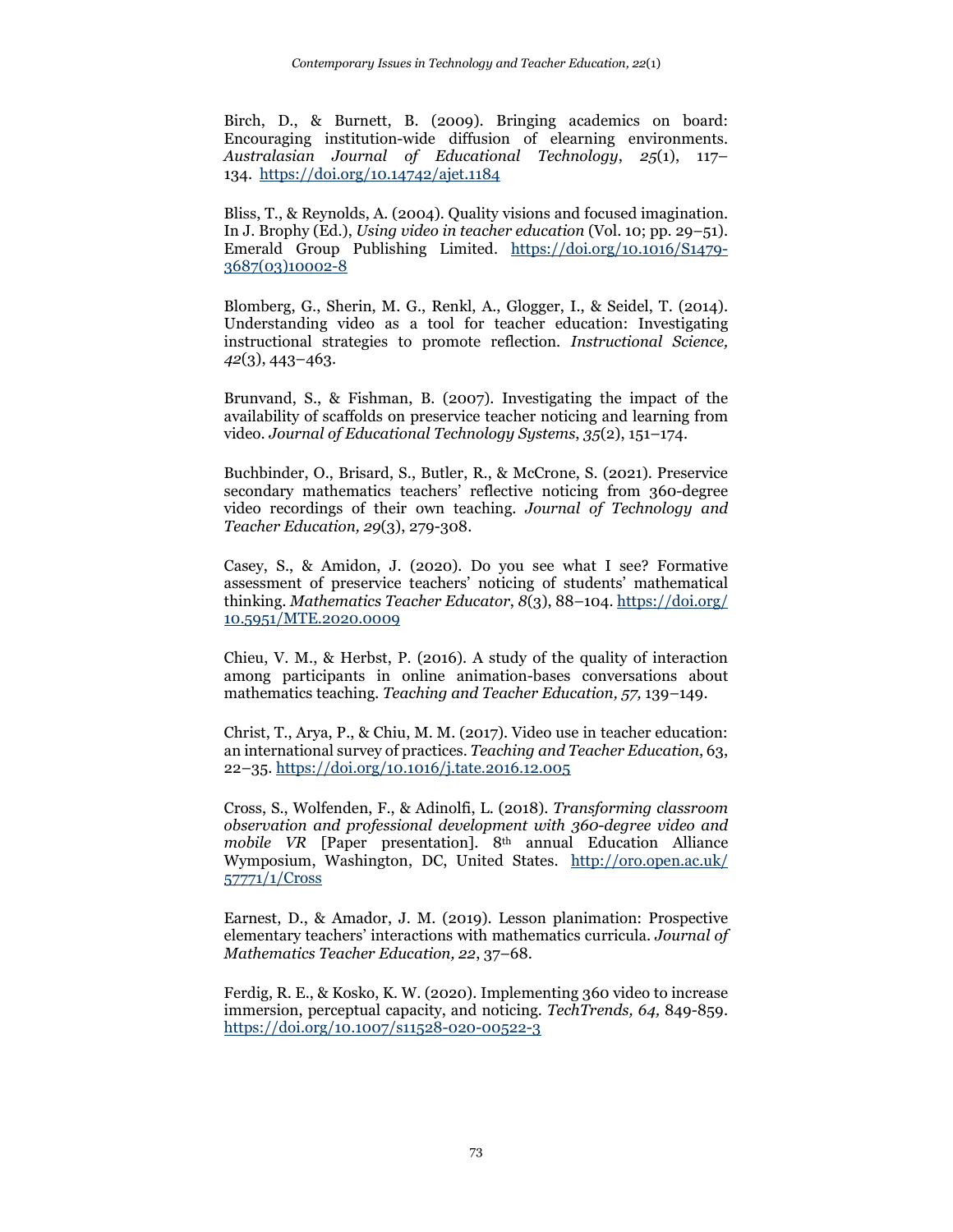Feurstein, M. S. (2019). Exploring the use of 360-degree video for teachertraining reflection in higher education. In S. Schulz (Ed.), *Proceedings of DELFI Workshops 2019* (p. 153-160). Gesellschaft für Informatik e.V.z. <https://dl.gi.de/handle/20.500.12116/27956>

Friesen, M., & Kuntze, S. (2018). Competence assessment with representations of practice in text, comic and video format. In O. Buchbinder & S. Kuntze (Eds*.), Mathematics teachers engaging with representations of practice* (pp.113-130). Springer.

Gaudin, C., & Chaliès, S. (2015). Video viewing in teacher education and professional development: A literature review. *Educational Research Review, 16*, 41–67.<https://doi.org/10.1016/j.edurev.2015.06.001>

Grossman, P., Compton, C., Igra, D., Ronfeldt, M., Shahan, E., & Williamson, P. W. (2009), Teaching practice: A cross-professional perspective. *Teachers College Record*, *111*(9), 2055–2100. [https://tedd.org/wp-content/uploads/2014/03/Grossman-et-al-](https://tedd.org/wp-content/uploads/2014/03/Grossman-et-al-Teaching-Practice-A-Cross-Professional-Perspective-copy.pdf)[Teaching-Practice-A-Cross-Professional-Perspective-copy.pdf](https://tedd.org/wp-content/uploads/2014/03/Grossman-et-al-Teaching-Practice-A-Cross-Professional-Perspective-copy.pdf)

Hamel, C., & Viau-Guay, A. (2019). Using video to support teachers' reflective practice: A literature review. *Cogent Education*, *6*(1), 1673689. <https://doi.org/10.1080/2331186X.2019.1673689>

Herbst, P., Chazan, D., Chen, C. L., Chieu, V. M., & Weiss, M. (2011). Using comics-based representations of teaching, and technology, to bring practice to teacher education courses. *ZDM, 43*(1), 91–103. <https://doi.org/10.1007/s11858-010-0290-5>

Herbst, P., Chazan, D., Chieu, V. M., Milewski, A., Kosko, K., & Aaron, W. (2016). Technology-mediated mathematics teacher development: Research on digital pedagogies of practice. In M. L. Niess, S. Driskell, & K. Hollerands (Eds.), *Handbook of research on transforming mathematics teacher education in the digital age* (pp. 76–105). IGI Global. <https://doi.org/10.4018/978-1-5225-0120-6.ch004>

Herbst, P., & Milewski, A. (2018). What StoryCircles can do for mathematics teaching and teacher education. In R. Zazkis & P. Herbst (Eds.), *Scripting approaches in mathematics education: Mathematical dialogues in research and practice* (pp. 321–364). Springer. <https://doi.org/10.1007/978-3-319-62692-5>

Johnson, A., Tipps, S., & Kennedy, M. (2008). *Guiding children's learning of mathematics* (11th ed.). Cengage Learning.

Johnson, A., Tipps, S., & Kennedy, M. (2018). *Guiding children's learning of mathematics* (13th ed.). Cengage Learning.

Major, L., & Watson, S. (2018). Using video to support in-service teacher professional development: The state of the field, limitations and possibilities. *Technology, Pedagogy and Education*, *27*(1), 49–68. <https://doi.org/10.1080/1475939X.2017.1361469>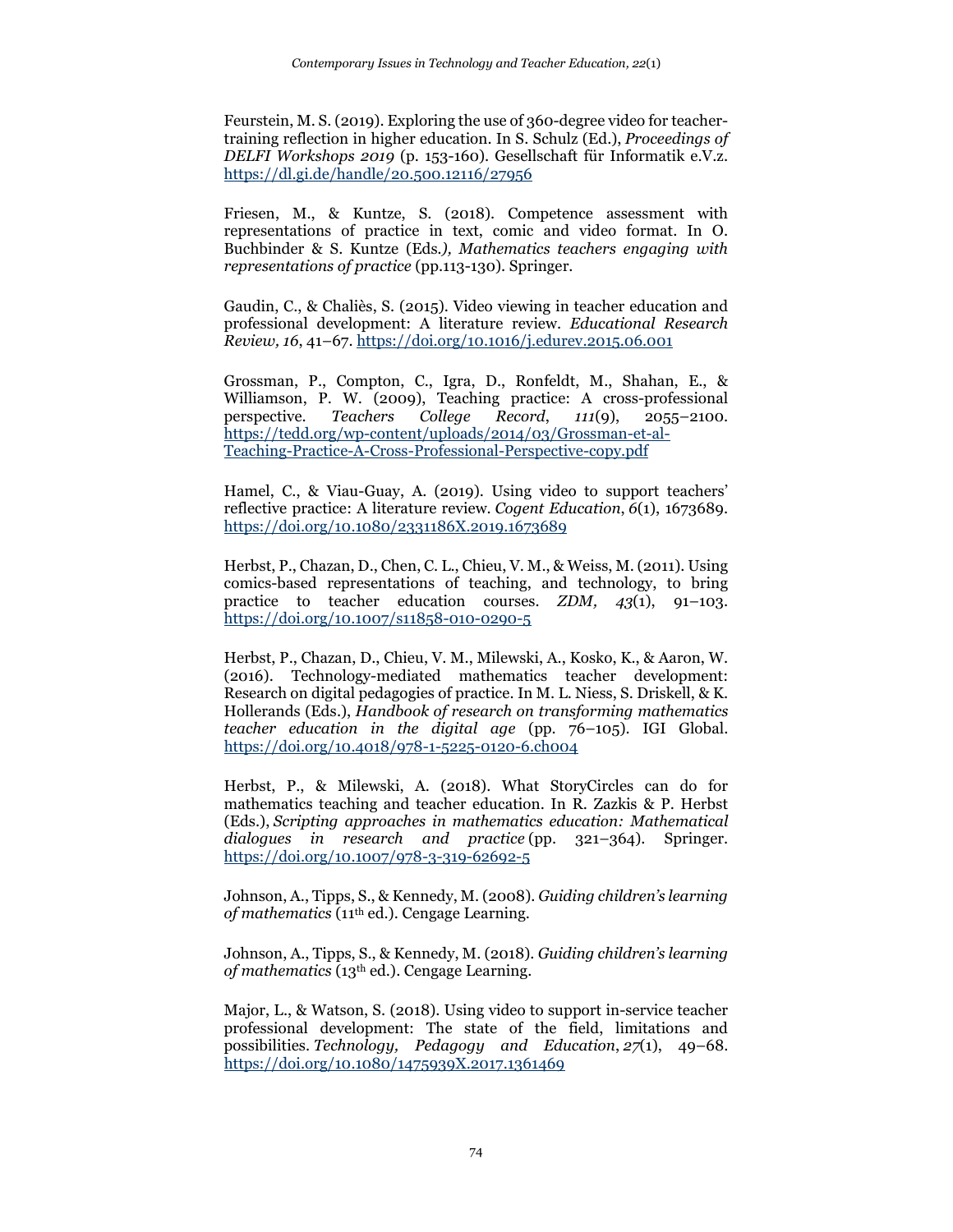McCoy, S., Lynam, A., & Kelly, M. (2018). A case for using Swivl for digital observation in an online or blended learning environment. *International Journal on Innovations in Online Education, 2*(2). <https://doi.org/10.1615/IntJInnovOnlineEdu.2018028647>

Moore-Russo, D. A., & Wilsey, J. N. (2014). Delving into the meaning of productive reflection: A study of future teachers' reflection on representations of teaching. *Teaching and Teacher Education, 37*, 76–90.

Moreno, R., & Mayer, R. E. (1999). Deriving instructional design principles from multimedia presentations with animations. In D. C. Martin (Ed.), *Proceedings IEEE International Conference on Multimedia Computing and Systems* (Vol. 1, pp. 720–725). IEEE. [https://doi.org/10.1109/](https://doi.org/10.1109/%20MMCS.1999.779288) [MMCS.1999.779288](https://doi.org/10.1109/%20MMCS.1999.779288)

Moreno, R., & Ortegano-Layne, L. (2008). Do classroom exemplars promote the application of principles in teacher education? A comparison of videos, animations, and narratives. *Educational Technology Research and Development*, *56*(4), 449–465. [https://doi.org/10.1007/s11423-006-](https://doi.org/10.1007/s11423-006-9027-0) [9027-0](https://doi.org/10.1007/s11423-006-9027-0)

Roche, L., & Gal-Petitfaux, N. (2017). Using 360° video in physical education teacher education. In P. Resta & S. Smith (Eds.), *Proceedings of Society for Information Technology & Teacher Education International Conference* (pp. 3420–3425). Association for the Advancement of Computing in Education. [https://www.learntechlib.org/](https://www.learntechlib.org/%20primary/p/178219/) [primary/p/178219/](https://www.learntechlib.org/%20primary/p/178219/)

Roche, L., & Rolland, C. (2020). Scaffolding professional learning with 360 video for pre-service teachers. In D. Schmidt-Crawford (Ed.), *Proceedings of the Society for Information Technology & Teacher Education* (pp. 569-576). Association for the Advancement of Computing in Education.

Sherin, M. G., Russ, R. S., Sherin, B. L., & Colestock, A. (2008). Professional vision in action: An exploratory study. *Issues in Teacher Education, 17*(2), 27–46.<https://files.eric.ed.gov/fulltext/EJ831297.pdf>

Siegel, S., & Castellan Jr., N. J. (1988). *Nonparametric statistics for the behavioral sciences* (2nd ed.). McGraw-Hill Humanities/Social Sciences/Languages.

Snelson, C., & Hsu, Y. C. (2019). Educational 260-degree videos in virtual reality: A scoping review of the emerging research. *TechTrends, 64*, 404– 412[. https://doi.org/10.1007/s11528-019-00474-3](https://doi.org/10.1007/s11528-019-00474-3)

Van de Walle, J. A., Karp, K. S., & Bay-Williams, J. M (2013). *Elementary*  and middle school mathematics: Teaching developmentally (8<sup>th</sup> ed.). Pearson.

Van de Walle, J. A., Karp, K. S., & Bay-Williams, J. M (2018). *Elementary and middle school mathematics: Teaching developmentally* (10th ed.). Pearson.